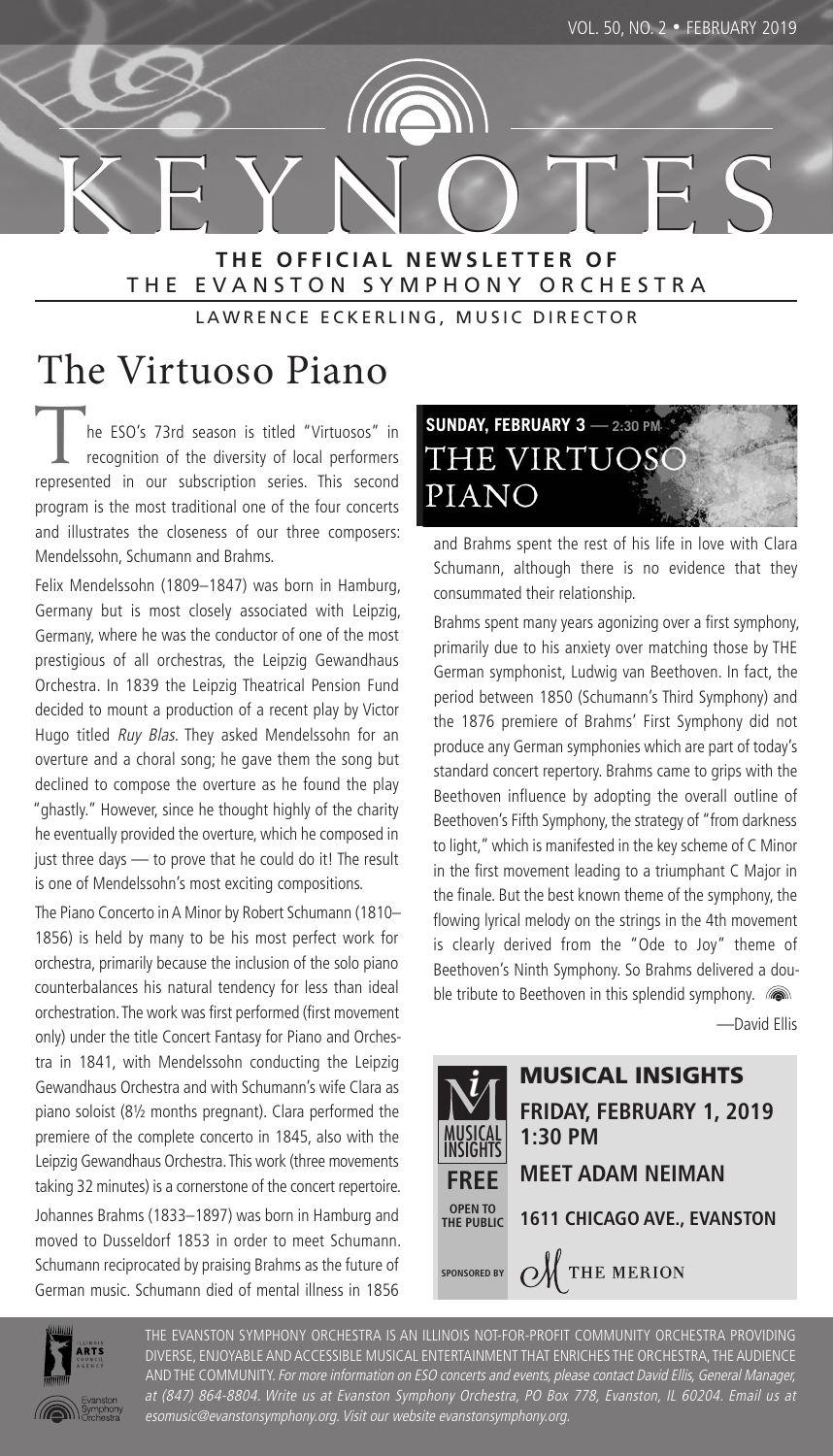### BEHIND THE SCENES



#### **The Score and Its Tempo**

When coming up with a topic for these articles in Keynotes, I try and think of a subject to illuminate for the reader about the upcoming concert. Usually I try and come up with topics which will easily be understood by

non-musicians. But in the case of our upcoming February concert, what does one say when writing about the music of Mendelssohn, Schumann and Brahms? Especially about information that isn't likely to be covered in traditional program notes?

Well, there IS a topic, but it's not so easy for non-musicians to understand. But I'm going to try anyway. I have touched on this topic before in these columns, but it is worth revisiting because it is so applicable to the three pieces on our upcoming concert. This subject concerns what is printed in the score pertaining to tempo (how fast and/or how slow the music goes), and the information that composers actually give performers.

First, as examples let's talk about two extremes of music that is not on our program. In the music of J.S. Bach (as well as that of most of his contemporaries), there is hardly any information given by the composer about the tempo. In his Brandenburg Concerti, he might say Allegro (fast) or Adagio (slow). But HOW fast? Or HOW slow? And in other pieces, Bach provides absolutely no information at all (other than what notes to play). There are no metronome markings, as it had not yet been invented during Bach's lifetime!

An example of the other extreme would be a modern composition such as Jim Stephenson's Liquid Melancholy, that was performed on our opening concert. In it, the composer gives an enormous amount of information about tempo, including metronome markings. Perfect, right? (Not so fast!

In our performance, WITH the soloist who it was written for, there were times that our tempo deviated from the marking written in the score!)

So now to Mendelssohn, Schumann and Brahms. There is not a metronome marking in ANY of the three scores! There are indeed tempo indications, or character indications. Sometimes it's hard to decide if the composer meant their indications as a tempo indication, or as a "character" indication. Allegro (fast) is obviously a tempo. But, again, HOW fast. Mendelssohn writes "Allegro molto" (VERY fast.) Brahms writes for his third movement "Un poco Allegretto e grazioso," which translated is "A little fast, and graceful." Graceful is not a speed; it's a character. And Schumann…to understand Schumann's orchestral music, you have to understand his piano music first. And you have to understand that there is great flexibility for tempo built into his music. It's part of Schumann's musical DNA. You must perform his orchestral music with his solo piano music in mind.

So the question then is, did these composers leave any real information about tempo and speed? Of course they did. Whether it's the music of Bach, Stephenson, Brahms, Schumann, Mendelssohn, or any other good composer, they ALL give us information about tempo. But it is in the notes themselves. It's in the pace of the changing harmonies. It's in the rhythms (sometimes melody parts, but often in the parts of the accompaniment). And even for composers who gave metronome markings, they are not the "last word." The last word is found inside those notes, rhythms and harmonies. It is those very notes, rhythms and harmonies that dictate tempi (and also character) in any good piece of music. And the art of using ALL of the given information…ALL of it…and turning that into something that audiences will listen to in a meaningful way, that is the real definition of interpretation in music.

> —Lawrence Eckerling Music Director, Evanston Symphony Orchestra

### **Musical Insights — The WIN-WIN becomes a Trifecta!**

Whether you attend Musical Insights to get a glimpse of the concert to come, or to enjoy the perspective of gifted musicians (even though you may be unable to attend the full performance two days later) you are the lucky winner of a great mid-day interlude! ESO Maestro Lawrence Eckerling shares his fantastic gifts as conductor and interpreter of musical masterworks, discussing the various themes and structure of the selection, and highlights of different movements. He demonstrates many of his points using his terrific talent as a pianist.

ESO General Manager David Ellis shares the depth and breadth of his vast knowledge of musical history and historic performances, providing social context, composer background, composition insights, then illustrating all this with brief clips of outstanding performances of the featured opus. Our featured soloist, Adam Neiman, will provide a preview of Schumann's Piano Concerto, and will also play a solo

work exclusively for the Musical Insights audience. He is keeping the piece a surprise until then! It's a chance to see and hear the soloist in a more intimate setting, reminiscent of a salon performance. A brief Q & A allows the Musical Insights audience to engage in the discussion; light refreshments after the presentation provide the opportunity to continue the conversation one-on-one with these very knowledgeable and talented musical inspirations!

**Truly a WIN-WIN** — It all adds up to an interesting and enjoyable way to enhance your appreciation of the concert to come, or an informative presentation and demonstration of some of the great masterpieces of the symphonic library.  **Friday, February 1st at 1:30 pm in the Crystal Ballroom at The Merion (1611 Chicago Avenue)** offers you the chance to be a part the next WIN-WIN Musical Insights!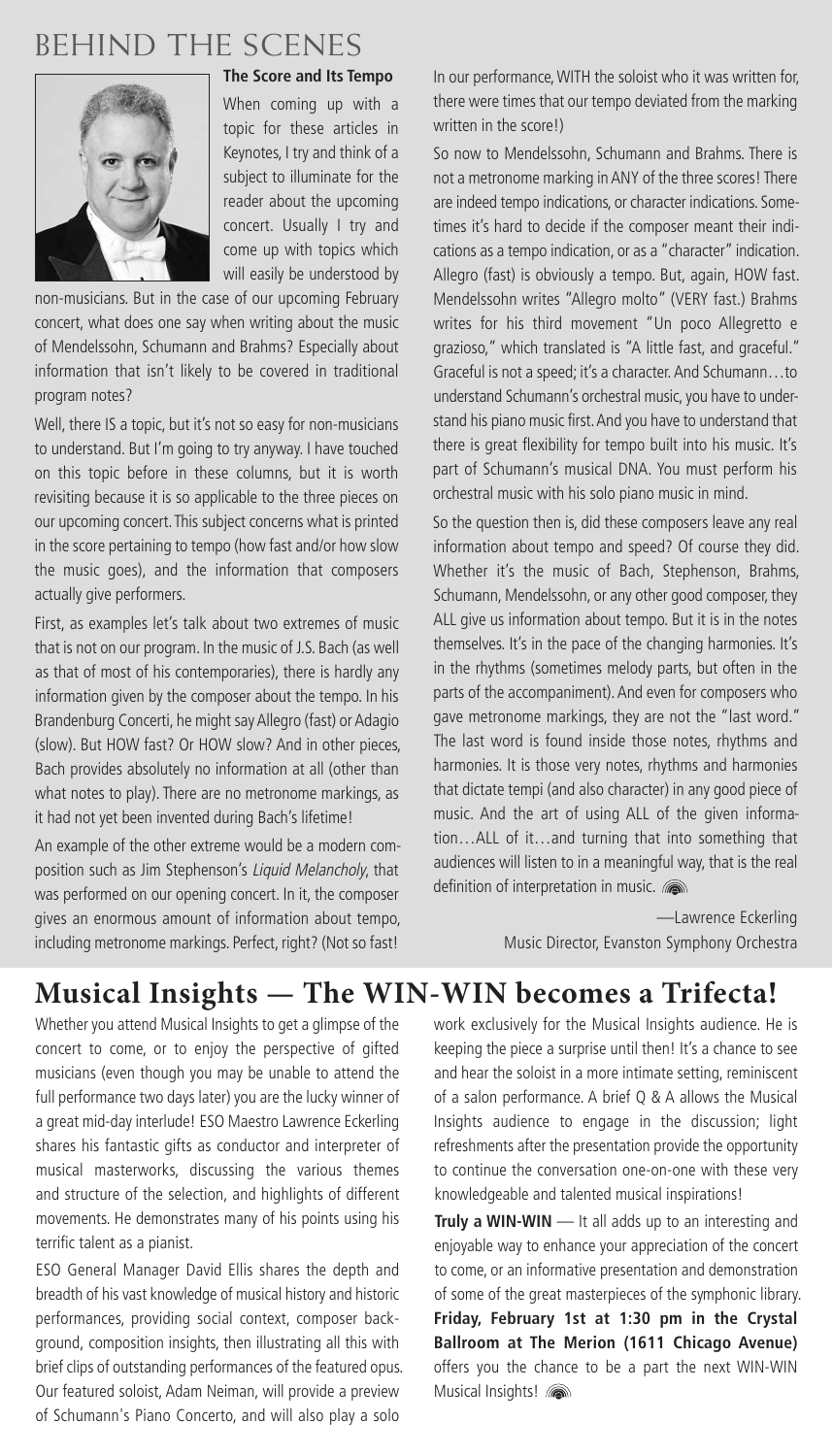#### **Meet Adam Neiman**



With a mother who spent her career as a concert pianist, a father who is an avid opera lover, and an older brother who played both piano and violin, it is no surprise that Adam Neiman became a concert pianist. Adam grew up in Fremont, California, near San

Francisco and notes that, in a house with three pianos, "music was like air breathed every day." He began piano lessons at five and by eight was making 30 to 40 appearances a year playing in recitals and with orchestras. At 11, he made his debut at UCLA's Royce Hall, about which Clavier Magazine said, "Adam Neiman gave a performance that rivaled those of many artists on the concert stage today… his playing left listeners shaking their heads in disbelief."

Adam credits his early teachers, Trula Whelan, Hans Boepple and Fanny Waterman, with preparing him well for his career. At 14, he debuted in Germany at the Ivo Pogorelich Festival and, at 15, won second prize at the Casagrande International Piano Competition in Italy, the youngest medalist in the competition's history. Entering Juilliard at 16, he studied primarily with Herbert Stessin, who helped him refine his skills and his interpretation of music. In 1995, he became the youngest-ever winner of the Gilmore Young Artist Award, and, the following year, won the Young Concert Artists International Auditions. Two-time winner of Julliard's Gina Bachauer International Piano Competition, he received the Rubinstein Award upon his graduation in 1999, the same year in which he received the Avery Fisher Career Grant. Since then, Adam has established a distinguished international career as an acclaimed soloist and recitalist, which you can read more about at www.adamneiman.com.

When asked to describe something funny that has happened to him during his career, Adam responded with a tale that will resonate with international travelers, regardless of destination! In this case, Adam got a taste of Italian dolce far niente. At 16, he was invited to perform at a music festival in Amalfi. The logistics of the trip fell to his mother and took months to arrange — flights, transportation, hotels, as well as their planned arrival several days beforehand to settle in, conquer jet lag, and let Adam practice on the performance piano. When they landed in Naples, however, there was no one at the airport to meet them and no one answered the phone at the festival office. Finally they decided to take a cab to Amalfi, a 45-mile trip their driver made in record time barreling along the narrow cliff roads while belting out Neapolitan songs at full blast.

They arrived, gratefully alive, at the festival office only to find it closed and no hours posted. Allora, off to their hotel which had never heard of them, had no reservation in their name, and was, scuse, signora, completely booked. They found another hotel, but the festival office was still closed the next day. They then went to inspect the recital venue, which was in a cloister; unfortunately, the piano was locked and no one seemed to have a key. Adam says they spent the next four days lounging on the beach and eating seafood! The morning of the recital found both the festival office and the piano still locked. Adam and his mother came back just before performance time to discover the gates open and thousands of people streaming in to hear Adam play. Then the woman in charge of the festival materialized and greeted them with a cheery "Benevenuti! I've been on vacation...!" She also had the key to the piano. So, after a week of not touching a keyboard, Adam sat down at a piano he had never played and began his recital. The program included Chopin's Piano Sonata No. 2 in B-flat minor, with the famous funeral march in the third movement. And of course, as Adam was playing this powerful movement, the large bell of the cloister started to toll. After five days of the delightful vagaries of la vita italiana, Adam merely gave a mental shrug and adjusted his time to the tolling of the bell…

In 2015, Adam accepted a full-time teaching position at Roosevelt University. He describes Chicago as "wonderful," adding that he loves the energy of the Loop, the distinctive personalities of the neighborhoods, even the uncertainties of the weather. Adam's wife, Ariella Mak-Neiman, is a doctoral student in piano performance at UC Santa Barbara and has finished the residency portion of her program. A Wisconsin native, she's had to do little to adjust to life in the Windy City and can focus her energies on finishing her dissertation.

Adam is also a fan of Chicago's great food. His favorite is Korean, which he says he could eat "3 X 365. It's so good the sourness of the kimchee, the flavors of the grilled meat. It's all wholesome, healthy and flavorful." When he has time, he enjoys playing tennis and is an avid reader of works about the medieval to Renaissance periods of British history as well as rousing fantasies from Tolkien to Asimov to Rowling.

Adam describes the Schumann's Piano Concerto in A Minor as "so beautiful," but notes that, as in other of his works, "it reflects Schumann's own multiple personality disorder." Schumann suffered from a dysfunction that would most likely be diagnosed and treated today as bipolar disorder. While his first serious episode did not manifest itself until 1833, it was perhaps foreshadowed in a piece Schumann wrote in 1831 in which he created two imaginary characters who discussed a work by Chopin: Florestan (Schumann's extroverted, passionate side) and Eusebius (Schumann's more poetic, introspective side). Adam finds that the music in Schumann's concerto goes back and forth between these two personalities, describing the first movement as dark and brooding, the second as a conversation between the piano and the orchestra, and the third as triumphant.

The Evanston Symphony is delighted to welcome the extraordinarily talented Adam Neiman to our stage to interpret one of Schumann's most profound works for piano.

—Kelly Brest van Kempen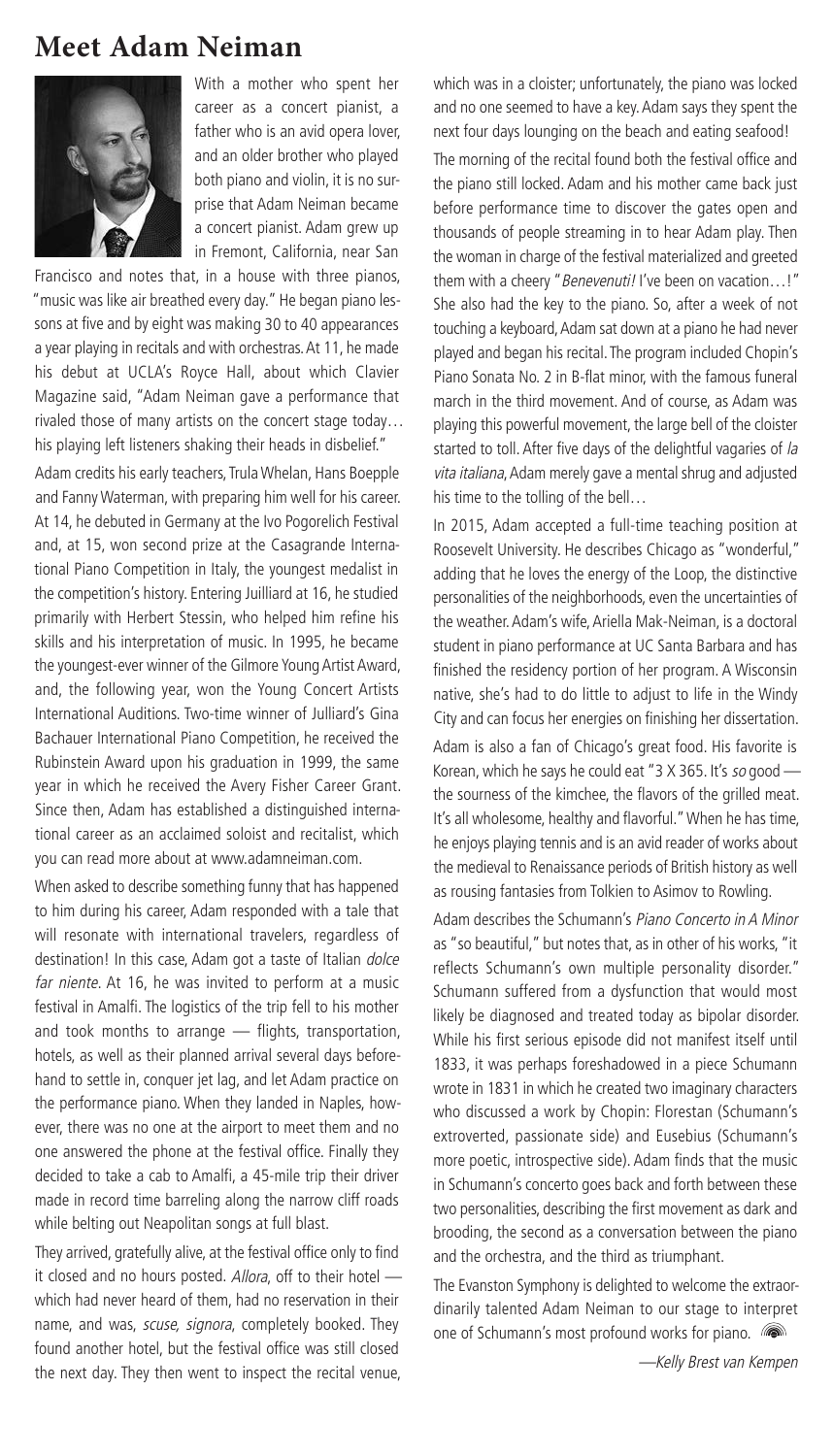

The Evanston Symphony Gospel Choir sing with the Evanston Children's Choir as Santa looks on

### **Tap-Dancing Reindeer and Three Sleigh Rides!**

The ETHS auditorium was full of holiday joy on December 2 when the Evanston Symphony Orchestra played its annual Holiday Concert. Audience members, young and old, were delighted with the return of the tap-dancing reindeer from the Evanston Dance Ensemble. Young dancers from ede2 performed to the Troika (a sleigh drawn by three horses) from Prokofiev's Lt. Kije Suite, and wonderful ESO musicians played another two sleigh rides. The Evanston Symphony Holiday Gospel Choir sang Stand By Me, accompanied by the full orchestra, a song made famous from Prince Harry and Meghan Markle's royal wedding. The North Shore Choral Society and Evanston Children's Choir then joined the orchestra for

Tap-dancing reindeer from the Evanston Dance Ensemble

some joyous carols as well as several excerpts from Handel's Judas Maccabeus in honor of the first night of Hanukkah. The finale of the concert was a performance of 'Hallelujah' from Quincy Jones 'Handel's Messiah: A Soulful Celebration' with the three choirs and full orchestra that brought the audience to its feet. What a great way to showcase the immense diversity and creativity found in Evanston!

The ESO would like to thank the Mabadi Group, First Bank & Trust/Byline Bank, and many others for their generous support of this concert. (solid

#### **Lucky raffle winner!**

The Evanston Symphony Orchestra would like to thank Christopher Duquet Fine Jewelry, Caroline Dehnert-Moyer, and The Spice House for generous donations to our raffle. Proceeds from the raffle help fund our free music education programs in Head Start. Elizabeth Cohen, a viola player with ESO, was the lucky winner of the jewelry gift certificate.



Raffle winner Elizabeth Cohen with Chris Duquet